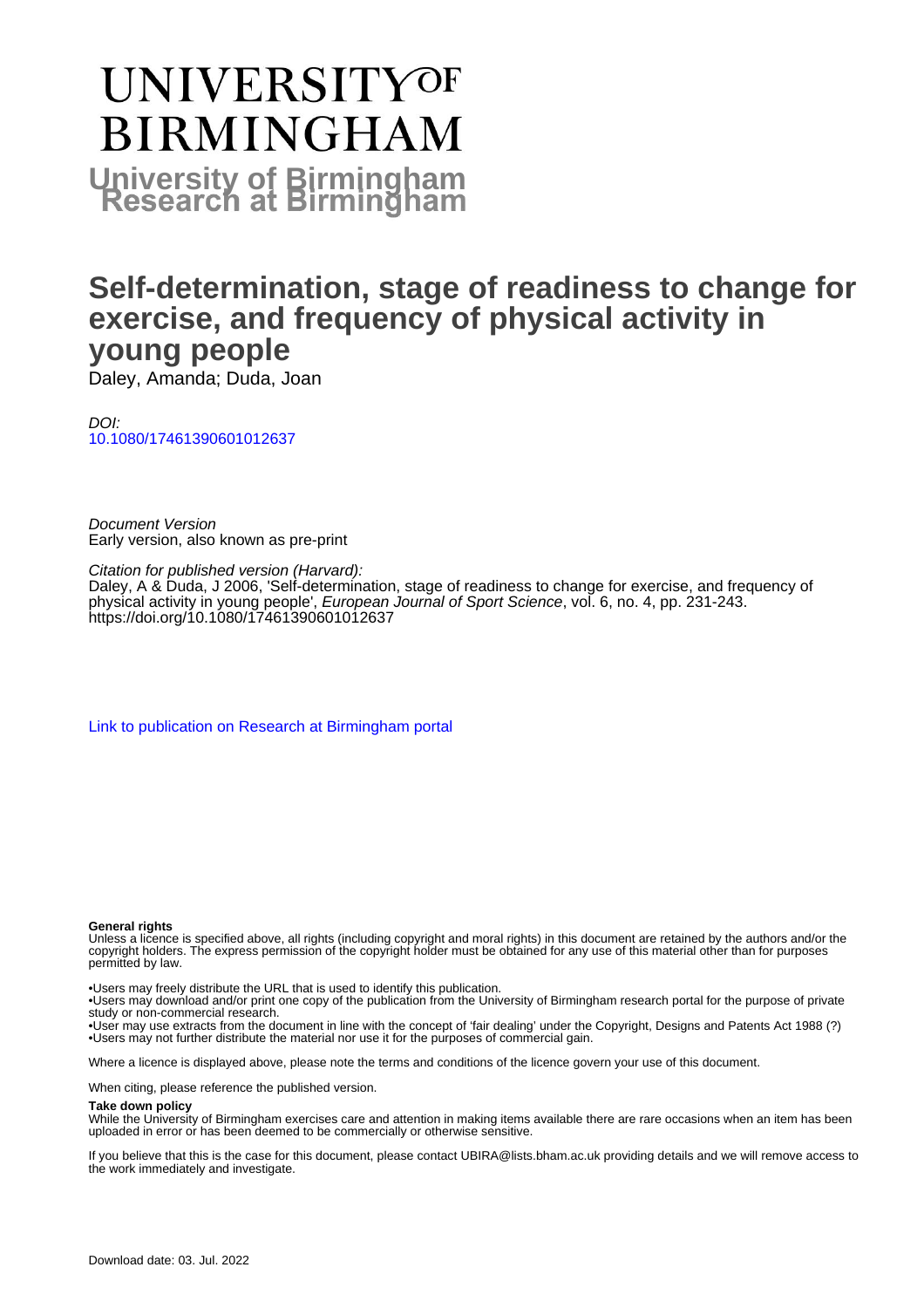This article was downloaded by: [University of Birmingham, UK] On: 15 February 2011 Access details: Access Details: [subscription number 928074157] Publisher Taylor & Francis Informa Ltd Registered in England and Wales Registered Number: 1072954 Registered office: Mortimer House, 37- 41 Mortimer Street, London W1T 3JH, UK



### European Journal of Sport Science

Publication details, including instructions for authors and subscription information: <http://www.informaworld.com/smpp/title~content=t714592354>

## Self-determination, stage of readiness to change for exercise, and frequency of physical activity in young people

Amanda J. Daleyª; Joan L. Duda<sup>b</sup>

<sup>a</sup> Department of Primary Care and General Practice, Medical School, <sup>b</sup> School of Sport and Exercise Sciences, The University of Birmingham, Birmingham, UK

To cite this Article Daley, Amanda J. and Duda, Joan L.(2006) 'Self-determination, stage of readiness to change for exercise, and frequency of physical activity in young people', European Journal of Sport Science, 6: 4, 231  $-$  243 To link to this Article: DOI: 10.1080/17461390601012637 URL: <http://dx.doi.org/10.1080/17461390601012637>

## PLEASE SCROLL DOWN FOR ARTICLE

Full terms and conditions of use:<http://www.informaworld.com/terms-and-conditions-of-access.pdf>

This article may be used for research, teaching and private study purposes. Any substantial or systematic reproduction, re-distribution, re-selling, loan or sub-licensing, systematic supply or distribution in any form to anyone is expressly forbidden.

The publisher does not give any warranty express or implied or make any representation that the contents will be complete or accurate or up to date. The accuracy of any instructions, formulae and drug doses should be independently verified with primary sources. The publisher shall not be liable for any loss, actions, claims, proceedings, demand or costs or damages whatsoever or howsoever caused arising directly or indirectly in connection with or arising out of the use of this material.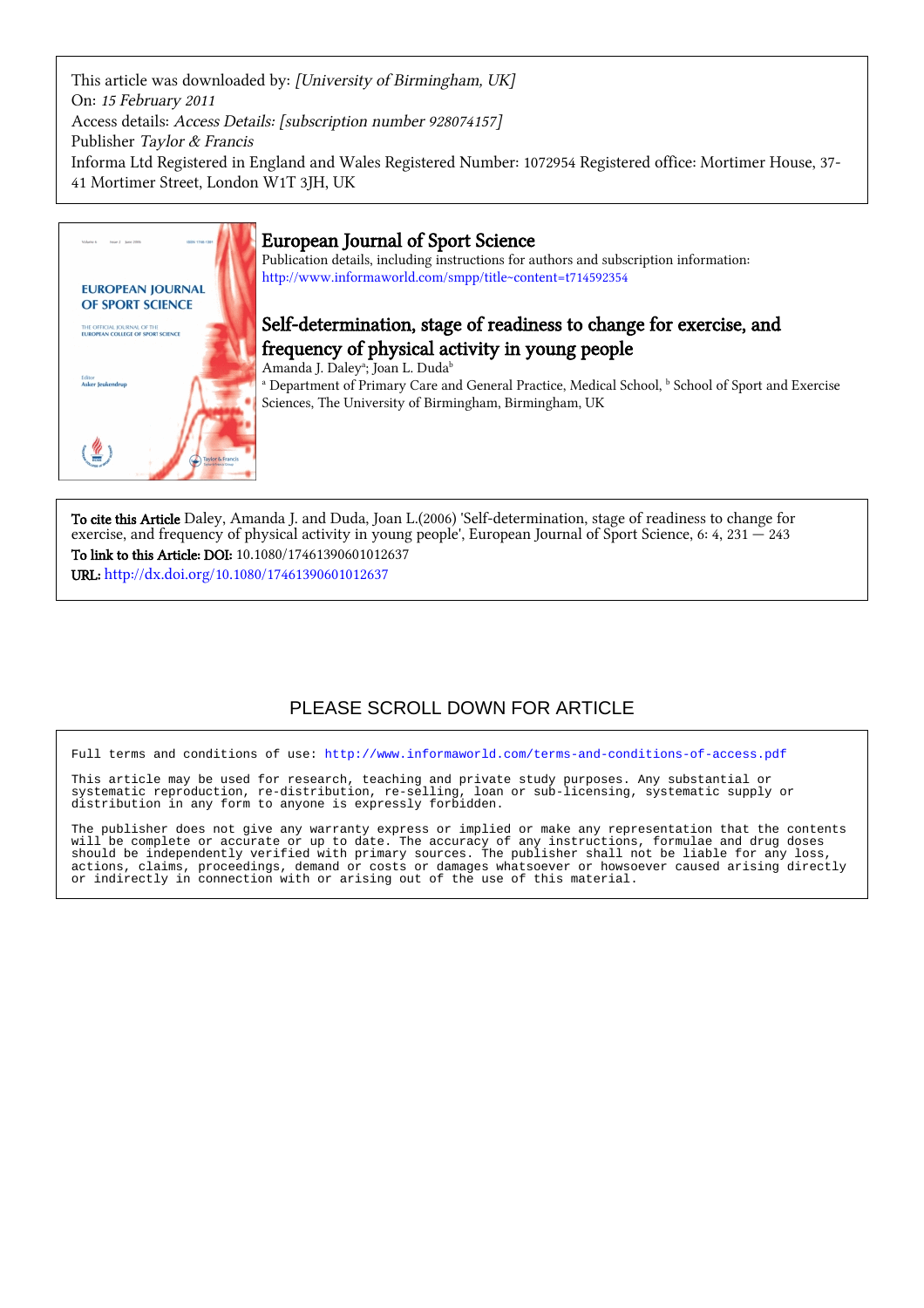#### ORIGINAL ARTICLE

## Self-determination, stage of readiness to change for exercise, and frequency of physical activity in young people

AMANDA J. DALEY<sup>1</sup> & JOAN L. DUDA<sup>2</sup>

 $^1$ Department of Primary Care and General Practice, Medical School and  $^2$ School of Sport and Exercise Sciences, The University of Birmingham, Birmingham, UK

#### Abstract

Grounded in self-determination theory (Deci & Ryan, 1985) and the transtheoretical model (Prochaska & DiClemente, 1983), the aim of this study was to examine the relationship between exercise regulations varying in self-determination with stage of readiness to change for exercise and physical activity patterns in university students. A cross-sectional survey design was used. The sample consisted of 409 (158 men, 251 women) university undergraduates aged 18-30 years. Participants completed the Behavioural Regulations in Exercise Questionnaire-2, the visual analogue stage of change for exercise ladder, and a physical activity questionnaire. Linear discriminant function analyses revealed that men and women at the early stages were less self-determined in the regulation of their exercise behaviour than those at the later stages of change. Additionally, men and women who were more self-determined reported being more physically active over the previous 3 months. These results suggest that self-determination may have an important role to play in the adoption and maintenance of healthpromoting behaviours in young adults.

Keywords: Self-determination, stage of change, young adults

#### Introduction

Engaging in regular physical activity has welldocumented health benefits. However, far from optimal participation rates in physical activity are evident in most modern industrialized countries (Department of Health, 2004; US Department of Health and Human Services, 1996). Haase, Steptoe, Sallis and Wardle (2004) recently conducted a large survey of university students from 23 countries and reported that leisure-time physical activity was below that recommended in many students. Thus, it is important for researchers and practitioners to address the question of why young adults do or do not engage in health-promoting behaviour such as exercise, and to explore motivational factors that might discriminate between those who are active and those who are inactive. Biddle and Nigg (2000), in a review of several prominent theories of exercise behaviour, specifically highlighted the need for theoretically based research on the motivational processes linked to the commencement and continuation of physical activity. Such work should provide greater insight into the mechanisms by which social environmental factors and individual differences impact on physical activity adoption and maintenance.

One framework that has only recently been applied to the study of variability in physical activity participation and the exercise experience is selfdetermination theory (Deci & Ryan, 1985; Ryan, 1995; Ryan & Deci, 2000). Self-determination theory is appealing because it specifies the various reasons for and meanings of behavioural engagement and the resulting consequences of adopting or endorsing different motives within particular domains (Deci & Ryan, 1985, 2000). In the long term, this information could help us to understand the impact of endorsing different regulatory styles in the exercise context (Wilson, Rodgers, Blanchard, & Gessell, 2003) and thus aid in the planning and development of health and exercise promotion interventions.

Correspondence: A. J. Daley, Department of Primary Care and General Practice, Medical School, The University of Birmingham, Edgbaston, Birmingham B15 2TT, UK. E-mail: a.daley@bham.ac.uk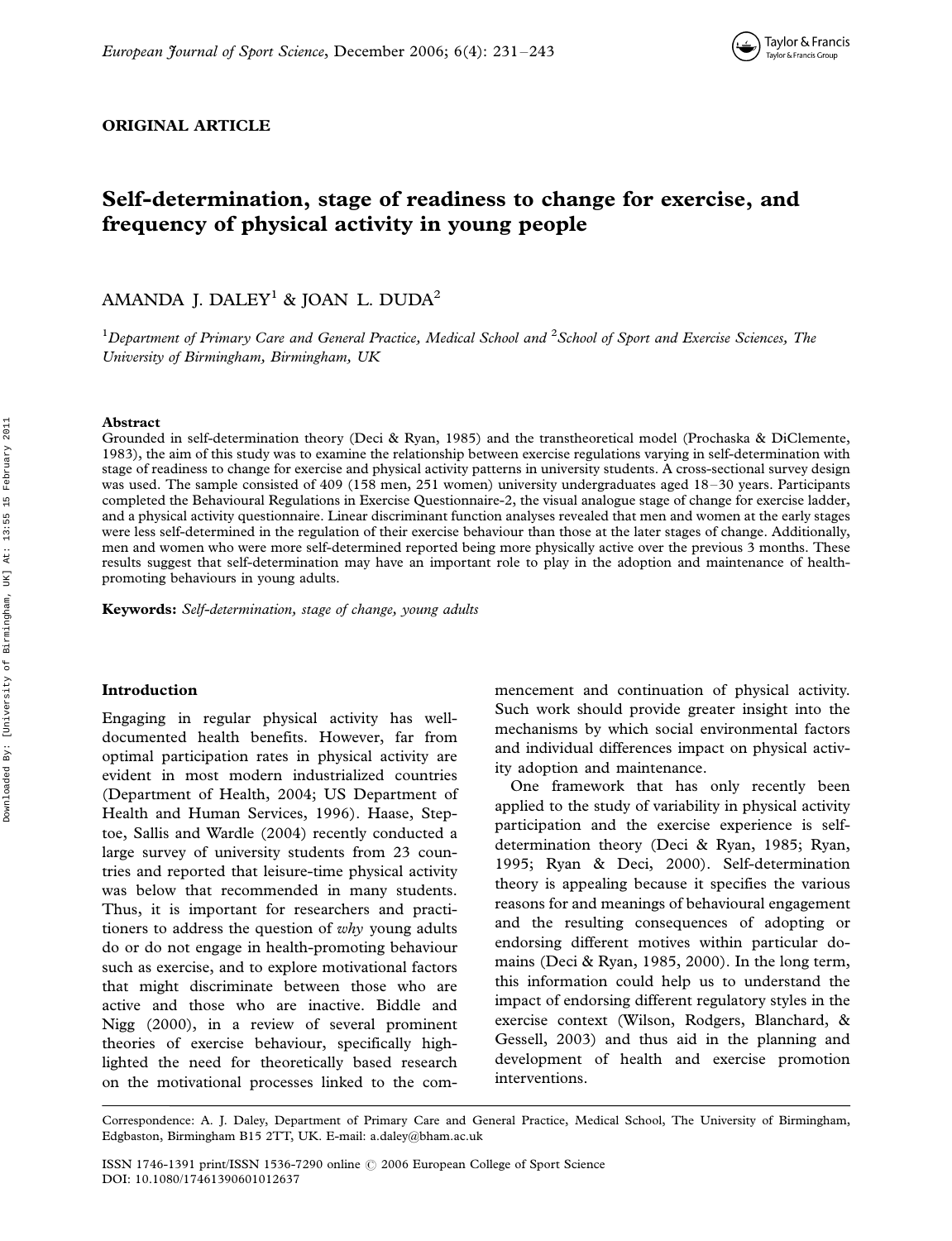Self-determination theory (Deci & Ryan, 1985; Ryan, 1995; Ryan & Deci, 2000) adopts a multidimensional approach to why some people engage in positive and adaptive health behaviours and others do not by examining the extent to which a person's motivation for a particular behaviour is relatively autonomous or controlled. A central focus of selfdetermination theory has been to conceptualize human motivation along a continuum, and several forms of behavioural regulation that vary in degrees of self-determination have been identified (Deci & Ryan, 1985). The self-determination continuum moves from more autonomous regulations to more controlling reasons for engagement in physical activity. The most self-determined behavioural regulation is intrinsic motivation. Intrinsic regulation is fuelled by the feelings of fun, personal challenge, and satisfaction endemic to the activity. The intrinsically motivated individual participates in the activity for no other reason other than what the behaviour provides itself. This type of regulation is entirely autonomous. Identified regulation is further along the self-determination continuum, as action is motivated by an appreciation of valued outcomes and is volitional. However, although the behaviour may be internalized when identified regulations are operating, it still is not completely self-determined because action is taken to achieve personal goals rather than for the joy of the activity itself. *Introjected* regulation refers to a more internal cause of behaviour whereby the individual internalizes the reasons for acting, but is not truly self-determined. Typically in this case, the individual is acting out of avoidance of negative feelings (e.g. guilt) but an introjected regulation is also evident when individuals want to prove to themselves and others that they can demonstrate a positive attribute or state. External regulation of behaviour is controlled by rewards and threats and reflects low self-determination on the continuum. In conjunction with the different regulatory qualities, Deci and Ryan (1985) have proposed that a state of amotivation can also exist. Amotivation is similar in nature to learned helplessness in that the individual has very little or no motivation to engage in an activity and sees no contingency between one's actions and the activity's outcomes. Amotivation is placed at the least selfdetermined end of the regulation continuum.

From a wider health promotion perspective, there are several practical reasons for distinguishing between autonomous and controlling regulations in exercise participation. Past research in the physical domain and other settings has indicated that positive motivational consequences (e.g. behavioural persistence, task involvement, enhanced psychological well-being, and quality of life) are positively associated with more autonomous regulations and/or

negatively linked to more controlling regulations (e.g. Reinboth, Duda, & Ntoumanis, 2004; Ryan & Deci, 2000; Sarrazin, Vallerand, Guilett, Pelletier, & Cury, 2002; Vallerand, Fortier, & Guay, 1997; Vansteenkiste, Simons, Lens, Sheldon, & Deci, in press). More specific to exercise participation, several researchers have reported that self-determined identified and intrinsic regulations are positively related to future intention to exercise, current exercise behaviour, and physical fitness in adults and young people in both exercise and leisure contexts (e.g. Chatzisarantis & Biddle, 1998; Edmunds, Ntoumanis, & Duda, in press; Landry & Solmon, 2004; Mullan & Markland, 1997; Rose, Parfitt, & Williams, 2005; Wilson & Rodgers, 2004; Wilson et al., 2003) and physical education contexts (e.g. Ntoumanis, 2005; Standage, Duda, & Ntoumanis, 2003). Daley and Maynard (2003) compared the effects of autonomy versus controlled exercise conditions on induced affect. They found that exercisers reported positive changes in affective responses during and after exercise when given the opportunity to be self-determined in the selection of their mode of exercise. Parfitt, Rose and Markland (2000) have also reported that exercisers are likely to exhibit a higher intensity work rate during preferredintensity than prescribed-intensity exercise.

The relevance of self-determination to positive behavioural outcomes in other healthcare contexts has also been documented. For example, autonomous regulations have been found to predict greater adherence to medical prescriptions (Williams, Rodin, Ryan, Grolnick, & Deci, 1998), smoking cessation (Williams, Gagné, Ryan, & Deci, 2002; Williams et al., 2006), and weight loss (Williams, Grow, Freedman, Ryan, & Deci, 1996).

In understanding the motivation-related determinants of exercise behaviour, it is important to note that initiation and adherence to exercise have been conceptualized as multi-dimensional and dynamic. That is, it is assumed that individuals can move through a series of stages of exercise behaviour beginning at living a sedentary lifestyle to regularly maintaining an active life. Dishman (1982) has pointed to the utility and potential contributions of stage conceptualizations of exercise behaviours and several researchers have identified the transtheoretical model (Kirk, Mutrie, MacIntyre, & Fisher, 2003; Mutrie et al., 2002; Prochaska & DiClemnte, 1983) as a potentially useful framework in this regard. Fundamental to the transtheoretical model is the assumption that the most positive outcomes will be observed when interventions are matched to the stage of change operating.

In the development of the transtheoretical model, Prochaska and DiClemente (1983) stated that exercise behaviour consists of a series of stages. The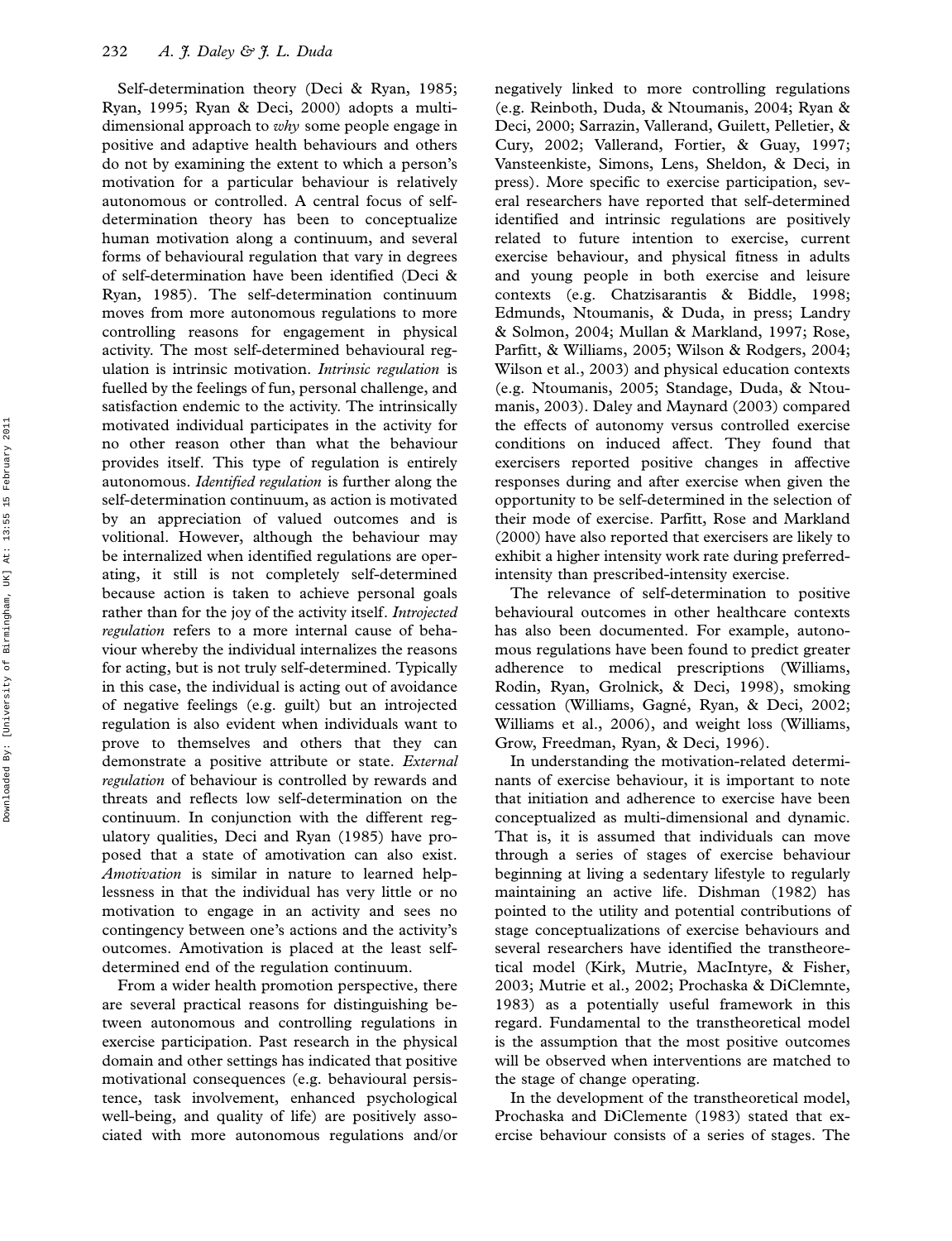stages of change are the core component of the transtheoretical model. The model hypothesizes that individuals progress through a series of stages of change: (1) precontemplation, (2) contemplation, (3) preparation, (4) action, and (5) maintenance. Movement across the stages is thought to be cyclic since many individuals do not succeed in their efforts to establish and maintain lifestyle changes (Prochaska, Norcross, Fowler, Follick, & Abrams, 1992). That is, individuals can relapse out of any stage and regress back to a previous stage.

Particularly with respect to the presumed enhanced effectiveness of stage-matched interventions to exercise promotion, there continues to be ongoing debate in the literature about the usefulness of the transtheoretical model (e.g. Adams & White, 2005). However, in previous work this approach has been used successfully to tailor interventions in a variety of exercise contexts (e.g. Dunn et al., 1998; Kirk et al., 2003; Marcus & Simkin, 1993; Pinto & Marcus, 1995). It has been suggested that interventions stemming from the transtheoretical model have tended to impact physical activity initiation rather than maintenance (Biddle & Mutrie, 2001). It is important to note, too, that the transtheoretical model is not an explanatory model  $-$  that is, it does not specify the mechanisms by which individuals change from one stage to the other, but rather distinguishes those in different stages.

In distinguishing the transtheoretical model from self-determination theory, the former assumes a more quantitative perspective on motivation. That is, this framework holds that individuals who are at higher stages of change are more motivated than those at lower stages. Self-determination theory, on the other hand, places emphasis on the quality of that motivation. This theory suggests that engagement in exercise can be regulated by more or less autonomous and controlled reasons. The assumption is that only when autonomous regulations are emphasized will regular (i.e. frequent) participation in physical activity be maintained. Thus self-determination theory (Deci & Ryan, 2000; Ryan & Deci, 2003) places emphasis on different processes of change than the transtheoretical model. Specifically, the process of integration, in which individuals' motivation for engaging in physical activity become less controlled and more autonomous over time, would be considered central to progress along the stages of change continuum.

With respect to empirical work addressing such issues, Landry and Solmon (2004), Mullan and Markland (1997), and Rose et al. (2005) have explored the relationship between self-determination in the regulation of exercise behaviour and stage of readiness to change for exercise specifically. As hypothesized in these studies, adults in the later

stages of change were more self-determined than those in the early stages of exercise change. However, it should be noted that these aforementioned investigations were characterized by modest sample sizes  $(n=101, 105,$  and 314 respectively), thus limiting their conclusions. Moreover, these earlier studies employed the Behavioural Regulations in Exercise Questionnaire (BREQ; Mullan, Markland, & Ingledew, 1997) to assess exercise regulations. It is important to note that this instrument does not contain a measure of amotivation. Given that a significant number of people in the UK are sedentary (Department of Health, 2004) or begin to engage in physical activity but do not possess the quality of motivation to maintain active living, it would appear that the amount of amotivation is pertinent to both the quantity and quality of exercise involvement. Thus, it would be prudent to reexamine the stages of change in terms of exercise behaviour and motivational regulations by considering the different forms of self-determined motivation, ranging from intrinsic motivation to the different types of extrinsic motivation to amotivation. This was the main aim of the present study.

Previous research (e.g. Fortier, Vallerand, Briere, & Provencher, 1995; Pelletier et al., 1995) involving several different populations (including university students) has revealed gender differences in behavioural regulations and participation in physical activity (e.g. Department of Health, 2004; Kearney, de Graff, Damkjaer, & Magnus Engstrom, 1999). However, several of the studies that have focused on the interdependencies between level of self-determination and physical activity participation specifically have included predominately women as research participants (e.g. Landry & Solmon, 2004; Wilson & Rodgers, 2004; Wilson et al., 2003). The present study focused on the link between behavioural regulations for exercise (ranging from autonomous to controlled regulations and including amotivation) and exercise engagement for males and females separately.

Another potential limitation of previous work is that Landry and Solmon (2004), Mullan and Markland (1997), and Rose et al. (2005) relied on a single measure of self-reported exercise (i.e. the study participants' stage of change). That is, they did not collect corroborating data about reported physical activity that would also allow participants to be classified according to their level of exercise behaviour. To enhance our understanding of physical activity behavioural patterns from a motivational perspective, the degree of engagement in the activity, such as is reflected in the frequency of participation, was considered in the present research along with the stage of change. It could be suggested that the frequency measure taps the quantity aspect of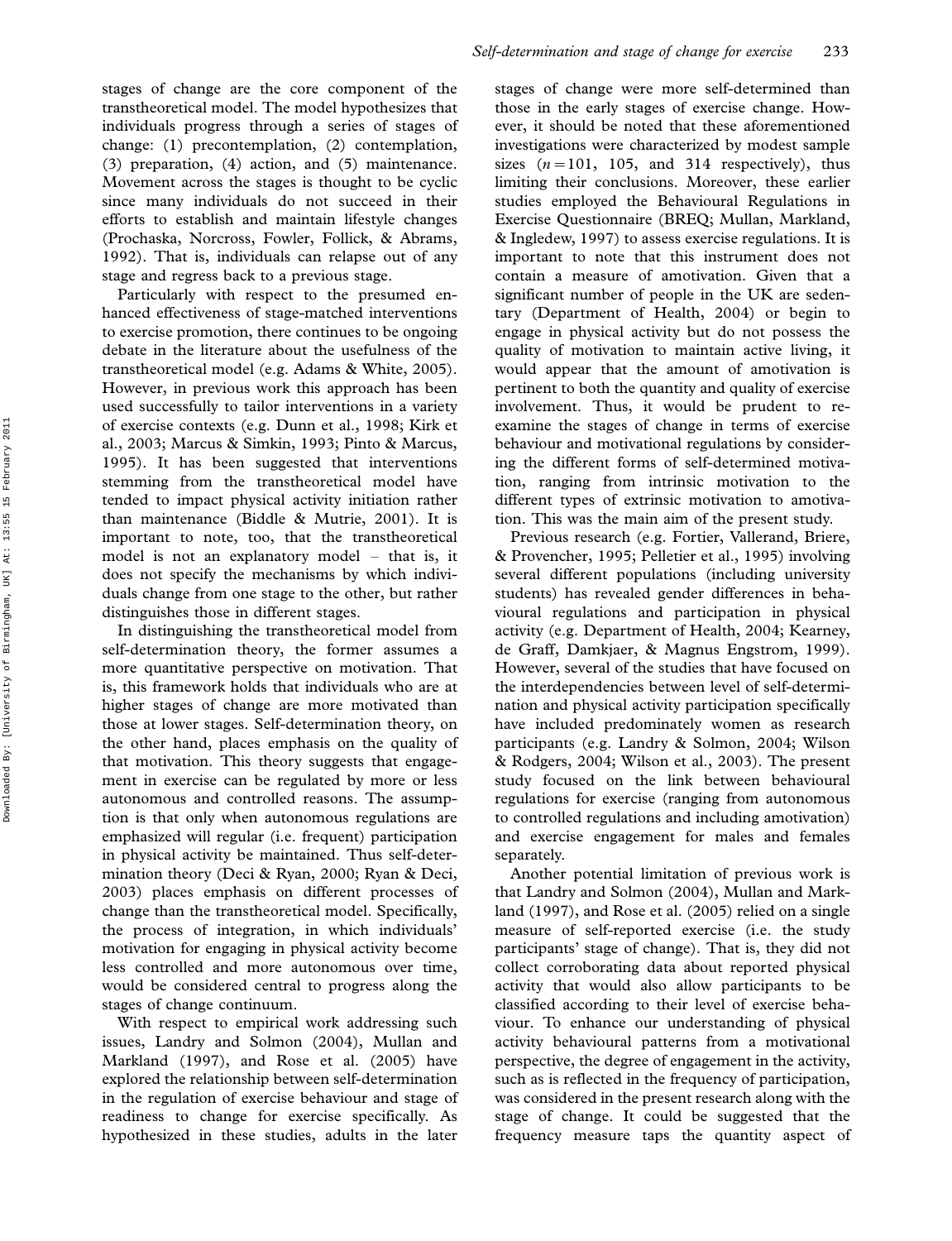people's physical activity engagement, while the stage of change provides some insight into the quality of that engagement, particularly in distinguishing between those who adopt exercise and those who maintain. This is because there should be some quality in a person's participation if he or she has persisted over time with the behaviour in question. Drawing from self-determination theory (e.g. Deci & Ryan, 2000), quality adoption as well as maintenance of physical activity is truly evident when such behaviour is autonomously motivated rather than controlled.

Young adulthood has been identified as a key developmental stage with respect to the adoption and maintenance of an active lifestyle (Dishman, 1994). Researchers (e.g. Barnekow-Bergkvist, Hedberg, Janlert, & Jansson, 1996; Sallis & Patrick, 1994) have shown that health behaviours established during individuals' younger years often transfer into middle and later adulthood. In the UK, a large proportion of young people attend university for 3 years or more, making student populations an important target group for health behaviour-related questions such as those posed in this study. Specifically, given that physical inactivity is a recognized risk factor in disease, and engaging in exercise appears to be a transferable skill that offers many potential health benefits for the future working population (Carney, Mutrie, & McNeish, 2000), obtaining insight into the motivation regulations undergirding university students' exercise engagement could help guide future exercise promotion strategies in this population. Thus, in the present study, the focus was on examining the interdependencies between exercise regulations, the reported frequency of physical activity engagement, and stages of change with respect to physical activity in a sample of university students.

Based on the theoretical propositions of selfdetermination theory and the transtheoretical model, our primary hypothesis was that motivational regulations for exercise would vary in accordance with the students' stage of change and reported physical activity behaviour. Specifically, we predicted that students who report less self-determined exercise regulations would correspondingly indicate being at the earlier stages of change and report a lower frequency of physical activity engagement than those who endorse more self-determined regulations.

#### Methods

#### Participants

The participants were 409 undergraduates (158 males, 251 females) from the North of England who were enrolled on one of the following degree programmes: sport and exercise science  $(n=149)$ , physiotherapy and diagnostic radiography  $(n=81)$ , leisure management  $(n=70)$ , biological/forensic/ pharmaceutical sciences  $(n=45)$ , and public health/nutrition/food marketing  $(n=64)$ . They were aged  $18-30$  years (mean 19.9 years,  $SD = 3.0$ ).

#### Instruments

Motivational regulations in exercise. The 19-item Behavioural Regulations in Exercise Questionnaire-2 (BREQ-2) was used to measure exercise regulations consistent with the principles of self-determination theory. The BREQ-2 is an extension of the BREQ that was originally developed by Mullan et al. (1997). When the BREQ was first published it contained four subscales that measured varying degrees of exercise regulations, namely external (''I take part in exercise because my family/friends/ partner say I should"), introjected ("I feel guilty when I don't exercise"), identified ("It's important to me to exercise regularly''), and intrinsic (''I exercise because it is fun'') regulations. The BREQ-2, however, includes an additional subscale that assesses amotivation (''I think exercising is a waste of time''). Each subscale contains four items except introjected regulation, which contains three items. Following the statement ''Why do you exercise?'', participants are asked to respond to each item on a 5-point scale anchored by  $(0)$  "not at all true for me" and  $(4)$ "very true for me". Past research has provided support for the validity and reliability of the BREQ-2 in different exercise contexts (Markland & Tobin, 2004; Mullan & Markland, 1997; Wilson & Rodgers, 2004; Wilson, Rodgers, & Fraser, 2002).

Self-determination theory itself includes an additional form of extrinsic motivation labelled ''integrated regulation''. This behaviour occurs when identified regulations have been fully assimilated to the self (Ryan & Deci, 2000, p. 62). From a conceptual standpoint, integrated regulation is placed between identified and intrinsic regulation. However, this motivational regulation is not tapped in the BREQ (Mullan et al., 1997) or BREQ-2 (Markland & Tobin, 2004).

Stage change for exercise and participation in physical activity. The stage of change ladder (Beiner & Abrams, 1991) was used to assess participants' readiness to change and/or involvement in the exercise behaviour change process. The anchor labels represent the five items from the standard stages of change for exercise questionnaire (Marcus, selby, Niaura, & Rossi, 1992). The change ladder is a visual-analogue measure. The labels at each stage represent the minimum requirements for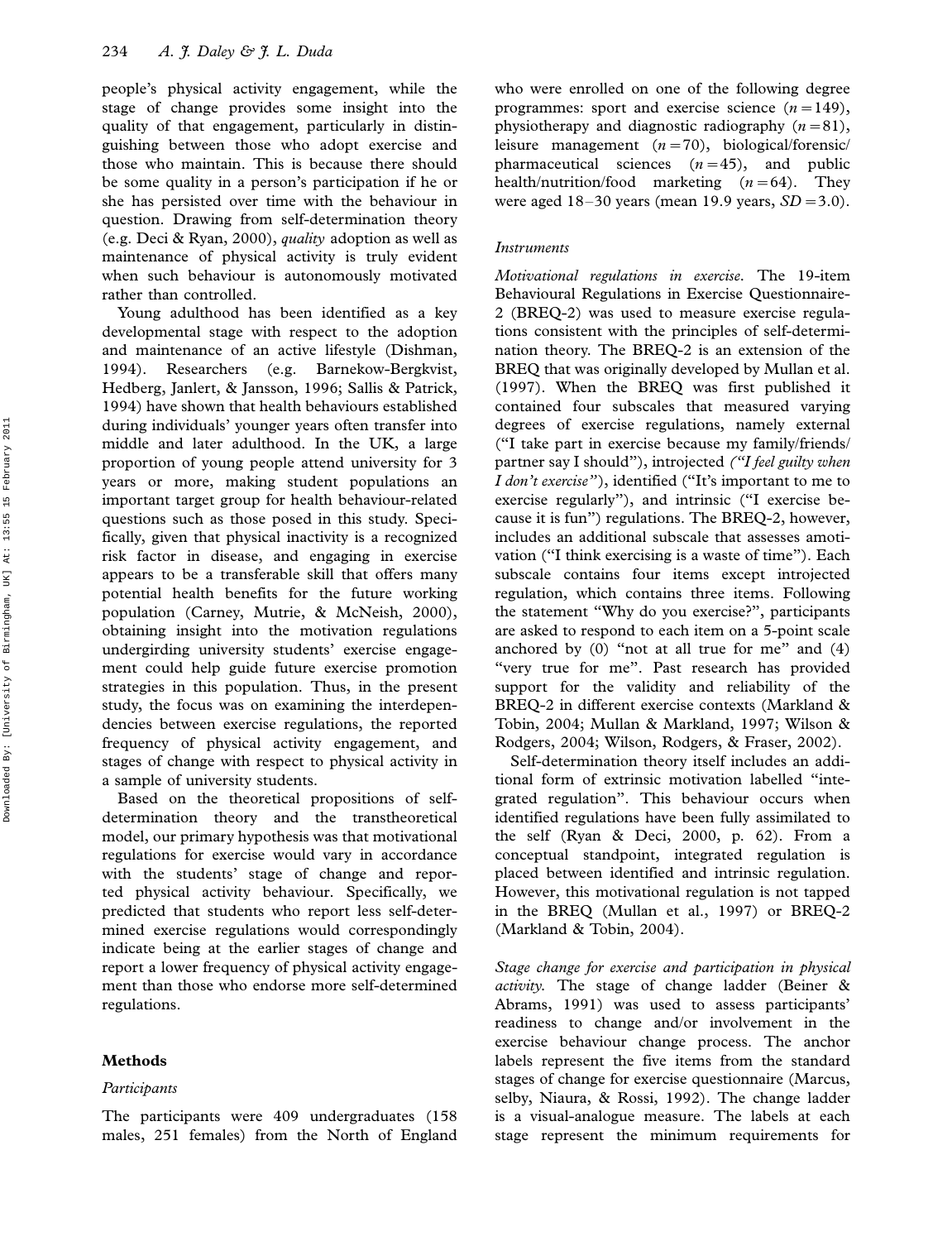membership of a particular stage of exercise change with rungs in the ladder representing different stages of change for exercise. The maintenance (''I exercise regularly and have done so for longer than 6 months") and action ("I exercise regularly but have done so for less than 6 months'') stages are at the top of the ladder and preparation (''I currently exercise some but not regularly'') is in the middle. The contemplation (''I currently do not exercise but I have been thinking about starting to exercise in the next 6 months'') and precontemplation (''I currently don't exercise and I do not intend to start in the next 6 months'') are at the bottom of the ladder. Thus, it serves as a method for classifying individuals based on their current interest in physical activity together with their physical activity involvement. Evidence for the validly of this measure in exercise contexts has been provided by Marcus and Simkin (1993).

Regarding recent engagement in physical activity, the participants were asked how often they had taken part in one or more physical activities for  $20-30$  min per session during their free time in the previous 3 months: never, about once per month, about two or three times per month, about once per week, about twice a week, about three times per week, and about four times or more per week. This method for assessing exercise behaviour was based on previous research (Gionet & Godin, 1989; Godin, Jobin, & Bouillon, 1986; Godin & Shephard, 1985) and has been used recently to successfully classify participants according to their activity status (Godin, Lambert, Owen, Nolin, & Prud'homme, 2004). Furthermore, there is evidence to suggest that current physical activity can act as a reasonable indictor of future physical activity (Rhodes & Plotnikoff, 2005).

There were several reasons for including two separate measures of exercise behaviour. While the stage of change ladder provides a useful broad global assessment of participants' reported initiation and maintenance of exercise behaviour and readiness to change (i.e. precontemplation and contemplation stages capture intentions for future engagement), it does not provide any specific information about the amount of physical activity that respondents have completed during previous weeks. Additionally, the stage of change ladder requires respondents to recall their exercise behaviour over the past 6 months (''I exercise regularly but have done so for less that 6 months'') and to consider their exercise intentions over the coming 6 months (''I currently don't exercise but I am thinking about starting in the next 6 months''). However, asking respondents either to recall or to consider their behavioural intentions over 6 months could be considered too long a period. The physical activity question used, on the other hand, requested respondents to indicate

the amount (in terms of frequency) of physical activity that they have engaged in over the past 3 months.

#### Procedure

Questionnaire booklets were distributed to volunteer students at the end of one of their lectures. Data collection was completed over a 10-day period. Participants were informed that the instruments contained in the booklet examined their reasons for exercising and their current level of exercise participation. The participants also provided demographic information regarding their age, sex, and degree programme. The names of participants were not recorded. The questionnaire booklet took approximately  $10-15$  min to complete. Ethical approval for the study was gained from the local university ethics committee.

#### Results

#### Descriptive statistics and evidence for the validity and reliability of the BREQ-2

Spearman's correlation analysis revealed a significant  $(P<0.01)$  and high positive correlation between physical activity status and stage of change for exercise  $(r=0.74, n=402)$ . Independent Pearson's bivariate correlations were calculated separately for men and women to examine the hypothesized interrelationships between the BREQ-2 subscales (see Table I). As proposed by Ryan and Connell (1989), associations between motivation regulations varying in self-determination should reveal a simplex-ordered correlation structure. More specifically, adjacent motivational constructs should be more positively related with one another (e.g. amotivation and external regulation) than regulations more distal (e.g. external regulation and intrinsic motivation). As shown in Table I, the expected pattern of correlations was partially supported in the case of males and females in the present sample, thus providing partial evidence for the validity of the BREQ-2. Each of the subscales also exhibited good reliability, with alphas exceeding 0.9.

#### Data analysis

As a limited number of participants reported being in the precontemplation stage  $(n=18)$ , their data were combined with those classified as contemplators  $(n=62)$  to form a single stage that was labelled "prepreparation". While the combination of these two stages is not ideal, it is generally acknowledged that the first two stages of change are defined by intention and the last three stages of change relate to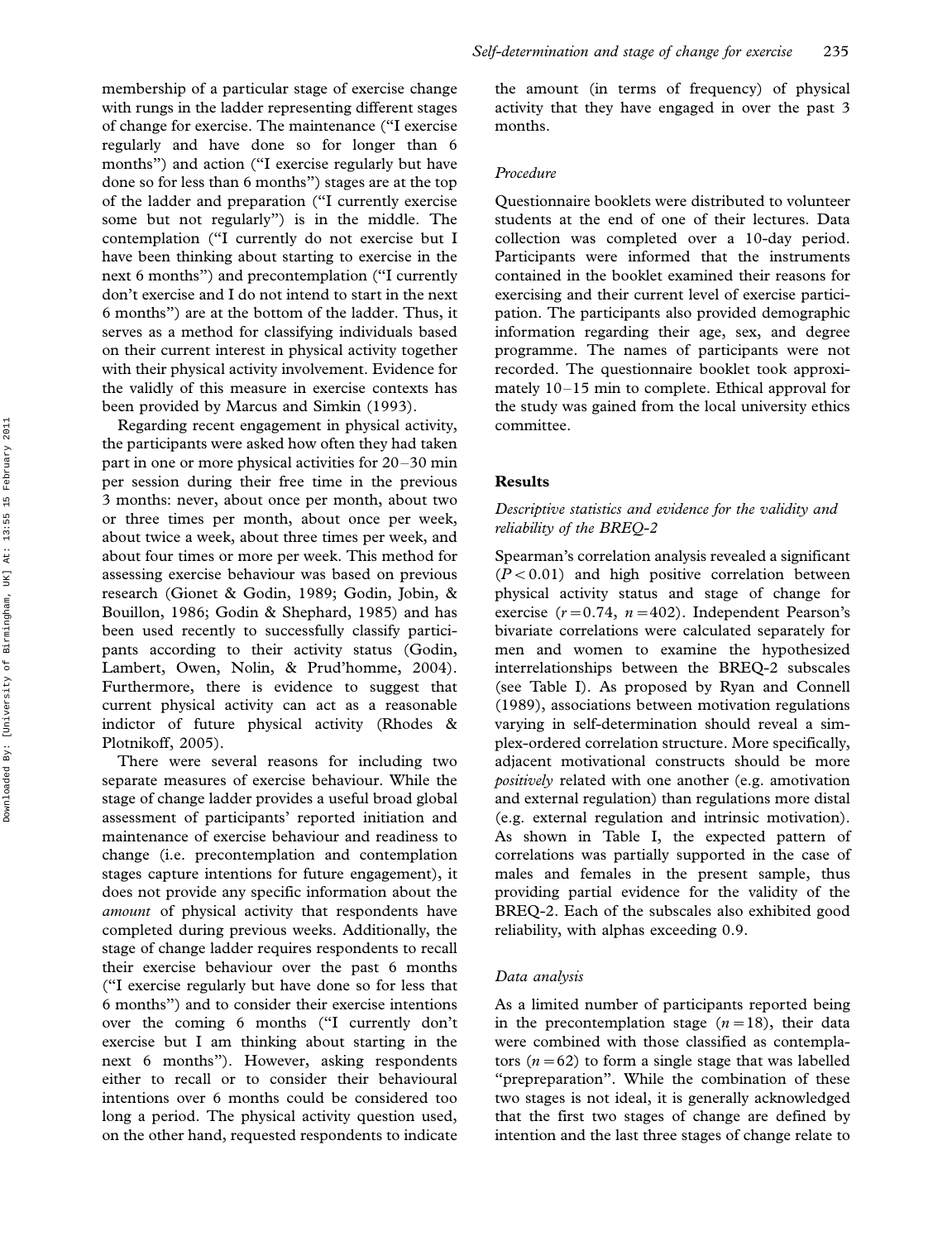| Table I. Relationships among BREQ-2 subscales |  |  |
|-----------------------------------------------|--|--|

|             | Amotivation |           |           | External  |           | Introjected |           | Identified |        | Intrinsic |
|-------------|-------------|-----------|-----------|-----------|-----------|-------------|-----------|------------|--------|-----------|
| Variable    | Men         | Women     | Men       | Women     | Men       | Women       | Men       | Women      | Men    | Women     |
| Amotivation | (0.93)      |           |           |           |           |             |           |            |        |           |
| External    | $0.35***$   | $0.18*$   | (0.9)     |           |           |             |           |            |        |           |
|             | $(n=151)$   | $(n=227)$ |           |           |           |             |           |            |        |           |
| Introjected | $-0.07$     | $-0.35**$ | $0.31**$  | $0.26**$  | (0.93)    |             |           |            |        |           |
|             | $(n=152)$   | $(n=233)$ | $(n=153)$ | $(n=239)$ |           |             |           |            |        |           |
| Identified  | $-0.48**$   | $-0.62**$ | $-0.17*$  | 0.00      | $0.47**$  | $0.63**$    | (0.95)    |            |        |           |
|             | $(n=152)$   | $(n=239)$ | $(n=153)$ | $(n=228)$ | $(n=152)$ | $(n=233)$   |           |            |        |           |
| Intrinsic   | $-0.30**$   | $-0.59**$ | $-0.23**$ | $-0.07$   | $0.20**$  | $0.41**$    | $0.63**$  | $0.79**$   | (0.94) |           |
|             | $(n=149)$   | $(n=230)$ | $(n=148)$ | $(n=228)$ | $(n=149)$ | $(n=233)$   | $(n=150)$ | $(n=231)$  |        |           |

\*\* Correlation significant at  $P < 0.01$  (two-tailed). \* Correlation significant at  $P < 0.05$  (two-tailed). Cronbach's alpha estimates are placed along the principal diagonal.

a behavioural criterion (i.e. in this case, exercise engagement) (Marcus, Eaton, Rossi, & Harlow, 1994). Moreover, the combining of participants in the precontemplation and contemplation stages of change is an approach that has been used successfully in previous research by Landry and Solmon (2004), Mullan and Markland (1997), and Rose et al. (2005). Of the total sample, 20.8% reported being in the prepreparation stage, 23.7% in the preparation stage, 22.0% in the action stage, and 33.5% in the maintenance stage.

Based on their response to the physical activity assessment, participants were also categorized as "inactive" (two or three times per month, once per month or never), "low active" (once per week, twice per week), ''moderately active'' (three times per week), or ''high active'' (four or more times per week) with respect to their self-reported frequency of exercise engagement. Of the total sample, 19.6% were inactive, 27.4% low active, 23.7% moderately active, and 29.3% high active.

Tables II and III provide descriptive statistics for stage of readiness to change and physical activity status as a function of gender. As the present findings and previous research (e.g. Fortier et al., 1995; Pelletier et al., 1995) with several different populations (including university students) have revealed gender differences in behavioural regulations and reported participation in physical activity (e.g. Department of Health, 2004; Kearney et al., 1999), the data for men and women were analysed independently in subsequent analyses.

For the main analyses, linear discriminant function analyses were used to determine whether the BREQ-2 subscale scores could distinguish participants according to their stage of change and reported physical activity status. As advocated by Pedhazur (1982), variables with structure coefficients above 0.30 were considered to be good predictors and thus relevant to defining the meaning of the functions. Differences between participants at each stage of stage were evaluated by considering the values of the discriminant functions at the group centroids (i.e.

Table II. Descriptive statistics (mean and standard deviations) for men and women at each stage of readiness to change for exercise

| Gender          | Amotivation     | External      | Introjected   | Identified      | Intrinsic     |
|-----------------|-----------------|---------------|---------------|-----------------|---------------|
| Prepreparation  |                 |               |               |                 |               |
| Men $(n=20)$    | $0.36 + 0.52$   | $0.91 + 0.83$ | $1.56 + 1.34$ | $2.82 + 0.49$   | $2.52 + 0.83$ |
| Women $(n=48)$  | $0.76 + 0.75$   | $0.64 + 0.65$ | $1.18 + 0.86$ | $1.82 + 1.01$   | $1.79 + 1.18$ |
| Preparation     |                 |               |               |                 |               |
| Men $(n=32)$    | $0.10 + 0.21$   | $0.45 + 0.51$ | $1.56 + 1.03$ | $2.90 + 0.61$   | $2.90 + 0.62$ |
| Women $(n=56)$  | $0.29 + 0.50$   | $0.61 + 0.57$ | $1.55 + 0.93$ | $2.55 + 0.76$   | $2.50 + 0.86$ |
| Action          |                 |               |               |                 |               |
| Men $(n=35)$    | $0.20 + 0.51$   | $0.57 + 0.58$ | $1.67 + 0.99$ | $3.01 + 0.64$   | $3.06 + 0.64$ |
| Women $(n=51)$  | $0.12 + 0.35$   | $0.61 + 0.80$ | $2.13 + 0.95$ | $3.11 + 0.61$   | $3.14 + 0.84$ |
| Maintenance     |                 |               |               |                 |               |
| Men $(n=60)$    | $0.10 + 0.26$   | $0.35 + 0.54$ | $1.99 + 1.10$ | $3.64 + 0.46$   | $3.50 + 0.57$ |
| Women $(n=68)$  | $0.08 + 0.30$   | $0.49 + 0.68$ | $2.15 + 0.98$ | $3.50 + 0.50$   | $3.44 + 0.62$ |
| Total           |                 |               |               |                 |               |
| Men $(n=147)$   | $0.16 \pm 0.37$ | $0.50 + 0.61$ | $1.77 + 1.09$ | $3.22 \pm 0.63$ | $3.14 + 0.72$ |
| Women $(n=223)$ | $0.29 \pm 0.55$ | $0.58 + 0.68$ | $1.79 + 1.01$ | $2.81 + 0.97$   | $2.78 + 1.09$ |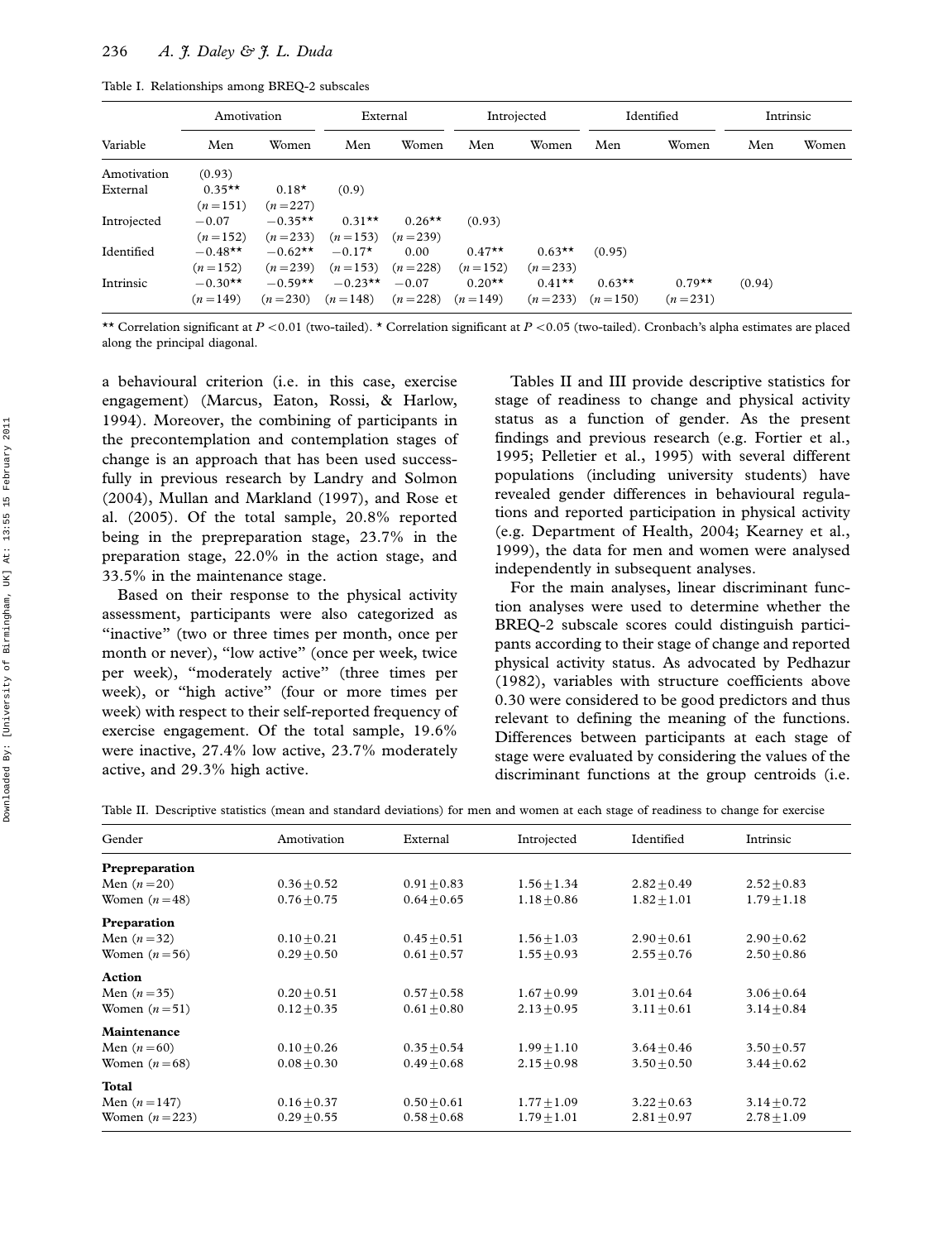| Table III. Descriptive statistics (mean and standard deviations) for men and women for each physical activity status category |  |
|-------------------------------------------------------------------------------------------------------------------------------|--|
|-------------------------------------------------------------------------------------------------------------------------------|--|

| Activity status | Amotivation     | External      | Introjected   | Identified    | Intrinsic     |
|-----------------|-----------------|---------------|---------------|---------------|---------------|
| <b>Inactive</b> |                 |               |               |               |               |
| Men $(n=12)$    | $0.48 + 0.61$   | $0.93 + 0.78$ | $1.22 + 0.84$ | $2.70 + 0.46$ | $2.56 + 0.71$ |
| Women $(n=50)$  | $0.78 + 0.80$   | $0.62 + 0.62$ | $1.12 + 0.91$ | $1.74 + 0.95$ | $1.62 + 1.10$ |
| Low             |                 |               |               |               |               |
| Men $(n=45)$    | $0.14 + 0.24$   | $0.59 + 0.59$ | $1.54 + 1.13$ | $2.88 + 0.57$ | $2.88 + 0.76$ |
| Women $(n=58)$  | $0.31 \pm 0.49$ | $0.65 + 0.67$ | $1.66 + 0.90$ | $2.68 + 0.66$ | $2.77 + 0.76$ |
| Moderate        |                 |               |               |               |               |
| Men $(n=32)$    | $0.23 + 0.55$   | $0.50 + 0.65$ | $1.62 + 0.96$ | $3.16 + 0.65$ | $3.05 + 0.64$ |
| Women $(n=61)$  | $0.07 + 0.20$   | $0.52 + 0.68$ | $2.03 + 0.88$ | $3.23 + 0.59$ | $3.22 + 0.83$ |
| High            |                 |               |               |               |               |
| Men $(n=60)$    | $0.07 + 0.21$   | $0.40 + 0.54$ | $2.13 + 1.09$ | $3.60 + 0.43$ | $3.48 + 0.55$ |
| Women $(n=52)$  | $0.06 + 0.25$   | $0.52 + 0.75$ | $2.30 + 0.96$ | $3.48 + 0.59$ | $3.37 + 0.65$ |
| Total           |                 |               |               |               |               |
| Men $(n=148)$   | $0.16 + 0.37$   | $0.50 + 0.61$ | $1.76 + 1.09$ | $3.22 + 0.62$ | $3.13 + 0.72$ |
| Women $(n=221)$ | $0.29 + 0.55$   | $0.58 + 0.68$ | $1.79 + 1.00$ | $2.80 + 0.95$ | $2.78 + 1.07$ |

the value of the discriminant function when the group is at its mean on each discriminating variable). Negative values indicate the group has a low score on a function, whereas positive values indicate the group has a high score on a function. Because of missing data, the number of participants for each analysis varied. To explore more closely possible gender differences, two-factor multivariate analyses of variance (MANOVA) were conducted on the behavioural regulation scores with gender as one of the independent variables and stage of change or physical activity status as the second independent variable.

Stage of change. The structure coefficients for stage of change are provided in Table IV. One discriminant function was significant for men (canonical  $r = 0.60$ ; Wilks'  $\lambda = 0.58$ , d.f. = 15, P < 0.01). This function accounted for 83.1% of the variance and was dominated by identified, intrinsic, and external (negatively weighted) regulations. As can be seen in Table IV, identified regulation featured most strongly on this function followed closely by intrinsic regulation. On this function, men who reported they were in the maintenance stage scored positively (0.80). In contrast, men who reported being in the prepreparation (-1.00), preparation (-0.62), or action (-0.24) stage scored negatively as indicated by the values from the discriminant function at the group centroids.

Analyses also revealed one significant function for women (canonical  $r=0.70$ ; Wilks'  $\lambda=0.52$ , d.f.  $= 15$ ,  $P < 0.01$ ) accounting for 93.9% of the between-groups variability. As demonstrated by the correlations between the discriminating variables and the discriminant function coefficients (see Table IV), identified and intrinsic regulations dominated the function followed by introjected regulation. Amotivation loaded negatively on this function. An examination of the group centroids indicated that women who reported being in the maintenance (0.97) or action (0.44) stage scored positively, whereas women who reported being in the prepreparation (-1.42) or preparation (-0.37) stage scored negatively. Table IV provides the discriminant function structure coefficients and groups centroids for stage of change for both men and women.

Physical activity status. Table V presents the structure coefficients for physical activity status. Analyses revealed one significant function for men (canonical  $r = 0.57$ ; Wilks'  $\lambda = 0.61$ , d.f.  $= 15$ ,  $P < 0.01$ ) with a strong emphasis on identified and intrinsic regulations and, to a lesser degree, introjected regulation.

Table IV. Correlations between discriminating variable and discriminant function at each stage of readiness to change for exercise

|                            | Structure coefficients                  |                  |  |
|----------------------------|-----------------------------------------|------------------|--|
| Discriminating<br>variable | Men                                     | Women            |  |
| Amotivation                | $-0.21$                                 | $-0.56$          |  |
| External                   | $-0.34$                                 | 0.08             |  |
| Introjected                | 0.25                                    | 0.47             |  |
| Identified                 | 0.84                                    | 0.97             |  |
| Intrinsic                  | 0.75                                    | 0.82             |  |
| Group                      | Value of discriminant centroid function |                  |  |
| Prepreparation             | $-1.00(n=20)$                           | $-1.42(n=48)$    |  |
| Preparation                | $-0.62(n=32)$                           | $-0.37$ $(n=56)$ |  |
| Action                     | $-0.24$ $(n=35)$                        | $0.44(n=51)$     |  |
| Maintenance                | $0.80(n=60)$                            | $0.97(n=68)$     |  |

Note: The percentage of cases correctly classified was 53.1% and 45.7% for men and women respectively.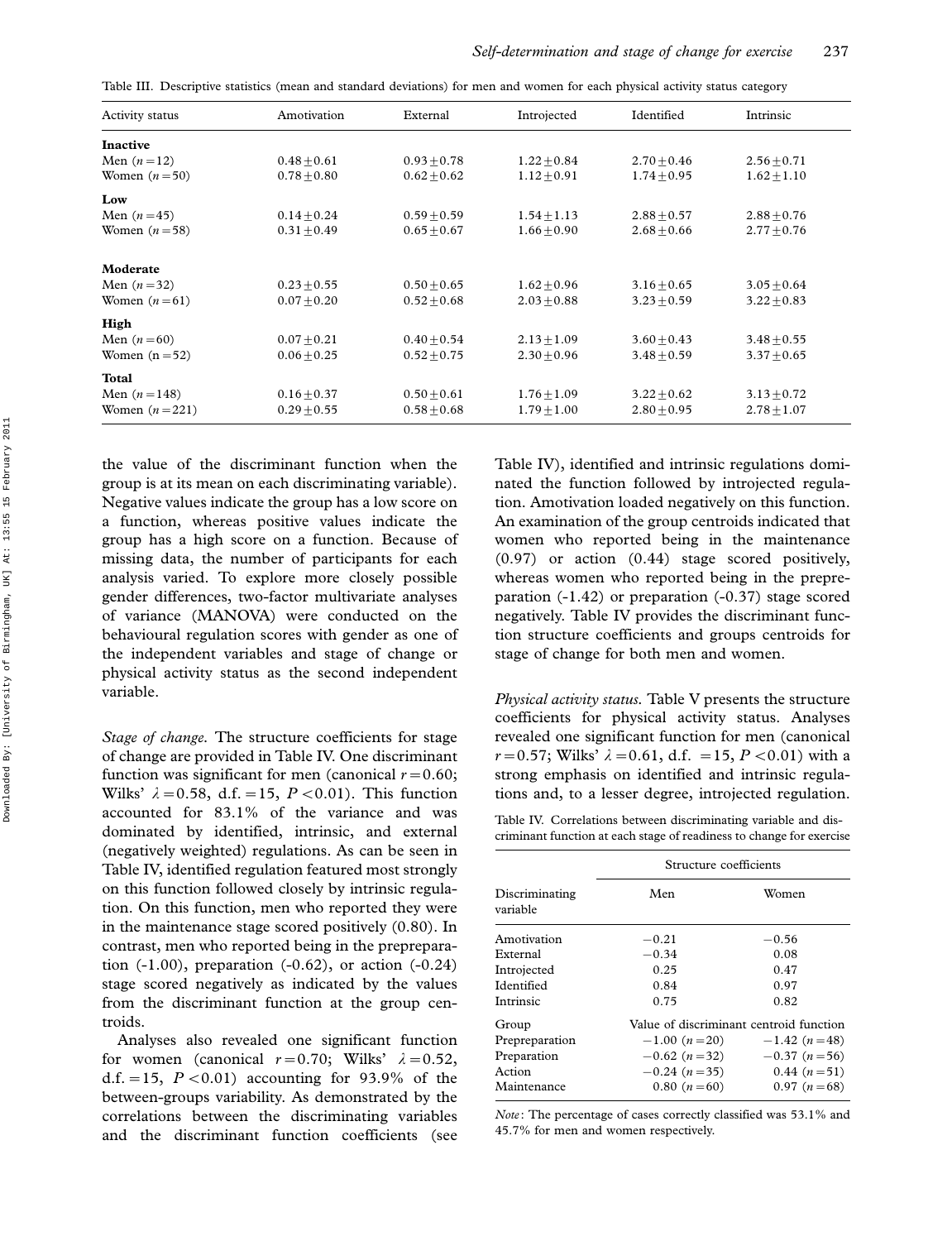Table V. Discriminant function analysis for physical activity status

|                            | Structure coefficients                  |                  |  |  |
|----------------------------|-----------------------------------------|------------------|--|--|
| Discriminating<br>variable | Males                                   | Females          |  |  |
| Amotivation                | $-0.30$                                 | $-0.60$          |  |  |
| External                   | $-0.25$                                 | $-0.07$          |  |  |
| Introjected                | 0.42                                    | 0.48             |  |  |
| Identified                 | 0.94                                    | 0.94             |  |  |
| Intrinsic                  | 0.69                                    | 0.81             |  |  |
| Group                      | Value of discriminant centroid function |                  |  |  |
| Inactive                   | $-1.12(n=12)$                           | $-1.62(n=53)$    |  |  |
| Low active                 | $-0.65$ $(n=45)$                        | $-0.14$ $(n=60)$ |  |  |
| Moderate                   | $-0.11(n=33)$                           | $0.65(n=61)$     |  |  |
| High                       | $0.78(n=60)$                            | $0.95(n=56)$     |  |  |

Note: The percentage of cases correctly classified was 54.1% and 53.8% for men and women respectively.

This function accounted for 81.8% of the variance. Amotivation also approached the cut-off mark for inclusion in this function with a structure coefficient of -0.30. The group centroids indicated that men who were highly active had positive scores (0.76), whereas men who reported being inactive  $(-0.11)$ , low active (-0.65), or moderately active (-0.11) had negative scores.

Analyses revealed one significant function for women (canonical  $r=0.70$ ; Wilks'  $\lambda=0.50$ , d.f. = 15,  $P < 0.01$ ), accounting for 96.7% of the variance. Identified, intrinsic, and introjected regulations loaded strongly on this function, whereas amotivation weighted negatively (see Table V). More specifically, identified regulation featured most strongly in defining this function followed by intrinsic regulation. The centroid values indicated that highly (0.95) or moderately (0.65) active women had positive scores, whereas inactive (-1.62) or low active (-0.14) women scored negatively on this function.

#### Gender  $\times$  stage of change differences in behavioural regulations

The results of MANOVA revealed main effects for gender  $(F = 7.13, P < 0.001)$  and stage of change  $(F = 11.20, P < 0.001)$ . In addition, a gender  $\times$  stage of change interaction emerged ( $F = 2.44$ ,  $P = 0.002$ ). Univariate analysis revealed gender differences for amotivation  $(P < 0.01)$ , identified regulation  $(P<0.001)$ , and intrinsic regulation  $(P<0.001)$ , with males reporting lower amotivation and higher identified and intrinsic regulation than females. Univariate tests also indicated significant differences for stage of stage for all behavioural regulations collapsed across gender (in all cases,  $P < 0.001$ ). Follow-up Scheffé tests indicated that participants in the prepreparation stage reported higher amotivation scores than participants in all other stages (in all cases  $P < 0.001$ ). Participants in the preparation

stage reported higher external regulation scores than those in the maintenance stage  $(P=0.02)$ . With respect to introjected regulation, participants in the preparation stage reported higher scores than those in the action  $(P<0.001)$  and maintenance  $(P<0.001)$  stages. Participants in the preparation stage reported lower introjected scores than those in the action ( $P = 0.04$ ) and maintenance ( $P = 0.002$ ) stages. Differences between each of the stages of change were recorded for both identified and intrinsic regulation scores, with scores increasing across the stages of change (in all cases,  $P < 0.01$ ).

Interaction effects were significant for amotivation  $(P=0.004)$ , identified regulation  $(P<0.001)$ , and introjected regulation  $(P=0.004)$ . Scheffé's followup tests revealed that males in the prepreparation and preparation stages reported lower amotivation and higher identified and intrinsic regulation than females  $(P < 0.01$ ; Table II).

#### Gender  $\times$  physical activity status differences in behavioural regulations

The results of MANOVA revealed gender  $(P<0.001)$  and physical activity status  $(P<0.001)$ main effects as well as an interaction between the two  $(P<0.001)$ . Univariate tests revealed gender differences in identified  $(P < 0.001)$  and intrinsic motivation ( $p < 0.001$ ), with males reporting higher scores than females. Univariate tests also indicated physical activity category effects for amotivation, introjected, identified, and intrinsic regulation. Inactive participants reported higher amotivation than all other categories of activity status (in all cases,  $P < 0.001$ ). Participants who were low active reported higher amotivation than those who were high active  $(P < 0.01)$ . Inactive participants also reported lower introjected scores than all other participants (in all cases,  $P < 0.001$ ). Furthermore, low active participants reported lower introjected scores than active participants ( $P < 0.001$ ). Differences in both identified and intrinsic regulation were found for all physical activity status categories (in all cases,  $P < 0.001$ ), with mean scores increasing across the inactive to high active categories, with the exception of intrinsic regulation scores between moderately and high active.

Significant gender  $\times$  physical activity status category interaction effects emerged for amotivation  $(P<0.01)$ , identified regulation  $(P<0.001)$ , and intrinsic motivation ( $P < 0.01$ ). Scheffé' tests indicated that males and females in each physical activity status category differed from each other in reported amotivation  $(P < 0.01)$ , with males being lower in amotivation. Inactive males reported higher identified and intrinsic regulation scores than their female counterparts (Table III).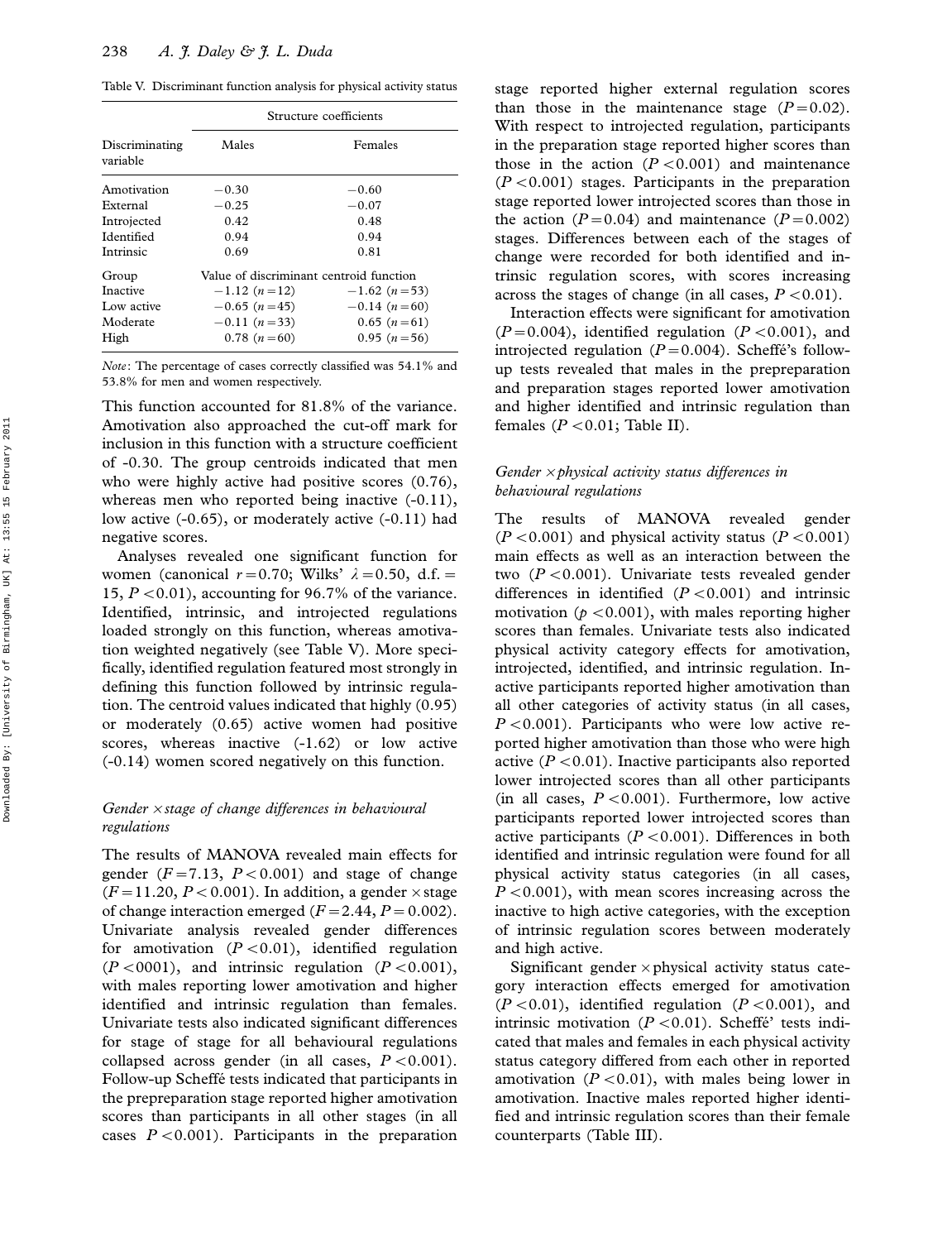#### Discussion

Replicating and extending previous work (Landry & Solmon, 2004; Mullan & Markland, 1997; Wilson et al., 2003), we examined the interrelationships between exercise regulations, reported frequency of exercise, and stages of change for exercise in a sample of university students. In contrast to previous work in this area, exercise regulations were examined along the self-determination continuum ranging from more autonomous to more controlling regulations, including amotivation (or the state when a person does not know why he or she participates).

The results revealed that, on the whole for both men and women, the endorsement of more selfdetermined regulations distinguished between those who reported being at the later stages (maintenance and action) from those who were at the early stages of readiness to change for exercise (prepreparation and preparation). Very similar findings emerged for physical activity status as well; that is, more selfdetermined exercise regulations were evident in those participants who reported being active at least three times per week compared with those who were sedentary or active less than twice a week. Amotivation also contributed negatively to the between-groups variability, suggesting that feelings of non-contingency between engagement and outcomes were not dominant features in the regulatory profiles of frequently active participants who had maintained this behaviour for more than 6 months. Overall, the discriminant function analysis results for both men and women support our hypothesis that motivation regulations would vary and be aligned in a conceptually consonant manner with stages of readiness to change and reported level of physical activity. The consistent nature of the findings across the two physical activity classification measures provides evidence for the concurrent validity of the present results. The strong relationship between stage of change and behavioural frequency might also suggest that participants who reported being at a higher stage of readiness to exercise were able to carry out such intentions as evidenced in their reported high physical activity frequency scores. Thus, taken together, the results suggest that the maintenance of frequent participation in physical activity in this population is reflective of both the quantity and quality of motivation. The quality of the motivation is indicated by the more autonomous motivation underpinning the physical activity engagement.

In contrast to the findings of Ingeledew, Markland and Medley (1998) but similar to those of Landry and Solmon (2004) and Mullan and Markland (1997), only one significant discriminant function emerged; this was both interesting and disappoint-

ing. This finding is interesting because it does provide evidence to support the propositions of self-determination theory. That is, the emergence of a single discriminant function supports the premise that all of the behavioural regulations can be situated on one single continuum ranging from low (amotivation) to high (intrinsic) self-determined motivation. However, a counter-argument might be that our findings are therefore somewhat unsurprising and predictable. It could be considered more provocative if more than one linear combination of motivational regulations distinguished between groups based on the stage of change and frequency of physical activity. Nevertheless, the present results are consistent with the theoretical arguments proposed by self-determination theory and findings from previous research (Landry & Solmon, 2004; Mullan & Markland, 1997; Rose et al., 2005; Wilson & Rodgers, 2004). These researchers found that higher self-determination appeared to be a prerequisite for participation in regular exercise and classification into one of the higher stages of readiness to change for exercise.

Identified rather than intrinsic regulation consistently loaded the strongest on the discriminant functions suggesting that exercise is a behaviour that tends not to be especially engaged in and maintained due to high intrinsic interest alone. Thus exercising to achieve an outcome, rather than for the intrinsic joy of physical activity participation per se, emerged as the most influential motivational regulation in discriminating active from inactive participants. Interestingly, while Rose et al. (2005) reported that more self-determined regulations increased across the stages of change, intrinsic regulation did not increase as a function of longer involvement in exercise.

According to self-determination theory, intrinsic motivation should be tied to the most positive motivational consequences. However, similar to our findings, previous research in the physical domain (e.g. Standage et al., 2003) and other settings (e.g. Koestner, Losier, Vallerand, & Carducci, 1996) has found identified regulation to more strongly predict positive behavioural outcomes than intrinsic regulation. Such results pose an interesting dilemma in terms of potential strategies for promoting participation in exercise. The quandary exists because self-determination theory suggests that intrinsic regulation (as the most self-determined regulation) is associated with more beneficial and adaptive behavioural, cognitive, and affective outcomes. However, it is important to consider that ''the pursuit of the behaviour [exercise] itself fails to invoke uniformly high levels of intrinsic interest'' (Wilson & Rodgers, 2004). Put in context, we should be cognisant of the point that, although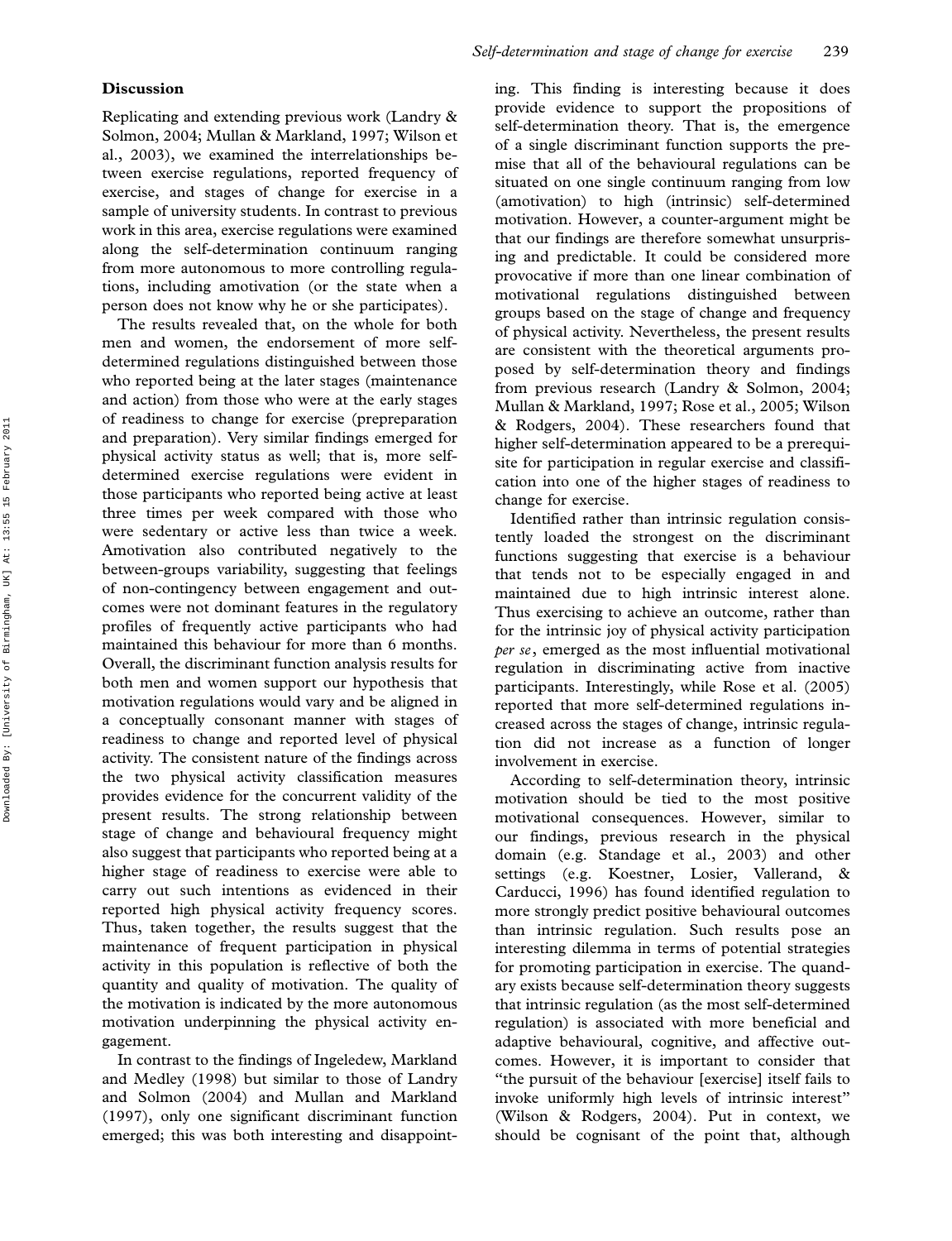some people do enjoy participating in exercise, in and of itself, a great deal of exercise behaviour is not inherently intrinsically interesting (Ryan, Frederick, Lepes, Rubio, & Sheldon, 1997). Our results support Ryan's (1995) proposition emphasizing the important contribution of other types of more selfdetermined regulations (i.e. identified and to a lesser extent introjected) in nurturing positive healthpromoting behaviours in the form of exercise frequency and adherence.

Another possible explanation for the more dominant influence of identified regulation in this study is related to the predominant ''marketing'' or ''benefits'' approach in exercise-related public health campaigns in modern industrialized nations. Such messages tend to emphasize the importance of exercise to health and social benefits. Typical health messages tend to promote exercise as a means of weight loss, improving cardiovascular fitness, physical functioning, quality of life, as well as an opportunity to meet people. The intrinsic value or outcomes associated with participation in exercise (e.g. ''it'' feels good, exercising is fun) appear to be less salient features within typical exercise campaigns. Perhaps this is a strategic decision by health-promotion agencies based upon the notion that individuals are more likely to commit to a lifetime of regular physical activity if there is ''something in it for them''. Thus, it might have been the case that more active participants in this study were more able to identify with questions in the BREQ-2 related to the benefits of exercise (''I think it is important to make the effort to exercise regularly''; ''I value the benefits of exercise'') because this is how exercise is ''sold'' to them. They might well find exercise to be intrinsically enjoyable, but the primary source of self-determined motivation comes from the outcomes that may be obtained from participation in exercise

Wilson and associates (2003) have suggested that altering dysfunctional exercise habits (e.g. a sedentary lifestyle) might be achieved through the development of identified regulations for physical activity engagement. Before we adopt such an intervention strategy, however, it is important to keep a number of points in mind. First, as in the present study, most research reporting positive behavioural outcomes to be more closely tied to identified rather than intrinsic regulations have been cross-sectional in design. To more aptly determine the advantages or disadvantages associated with any motivation regulation, it is critical to examine the correlates of that regulation over time. Previous longitudinal research in the physical domain (e.g. Sarrazin et al., 2002) and other settings (e.g. Pelletier, Fortier, Vallerand, & Briere, 2001) has found intrinsic motivation to be the key predictor of persistence in the activity at

hand. Indeed, Deci and Ryan (2000) and Ryan and Deci (2003) argue for the process of integration in terms of the maintenance of adaptive behavioural engagement. Integration occurs when individuals being to assimilate, reconstitute, and internalize more extrinsic reasons for participation in physical activity and thus become more self-determined. That is, through the process of integration people eventually engage in the behaviour out of personal choice and because it is consistent with the self. Finally, in terms of promoting identified regulations in the physical domain, it is important to acknowledge that in the current study the observed mean for intrinsic regulation was high. Thus, although identified reasons for exercise participation appear linked to more active exercise patterns, intrinsic motivation is "alive and well" in exercise settings.

Based on the present findings and results of previous research, it would appear that the next step is to examine the interdependencies between motivational regulations and exercise participation over time. Longitudinal studies would provide a suitable method for examining what most likely are recursive effects and allow a more appropriate test of the theoretically predicted process of integration and behavioural change (Deci & Ryan, 2000; Ryan & Deci, 2000).

#### Gender differences

Analyses indicated that, overall, men reported higher identified and intrinsic regulation than women. Specifically, women who were contemplating exercise (i.e. in the prepreparation stage) or who were inactive had less self-determined regulations for exercise than men. The emergence of intrinsic as well as identified regulation as important variables discriminating between stage of change and physical activity status categories for men and women alike is consistent with research by Mullan and Markland (1997) and to some extent that of Landry and Solmon (2004). The present study only partially supports the work of Rose and associates (2005), who did not find intrinsic motivation to define the function in women. Rather, Rose and colleagues found the less self-determined motivations of identified and introjected regulation were more important to distinguish between those women in the action and maintenance stages from those in the prepreparation and preparation stages. For men, however, Rose et al. (2005) reported that high intrinsic and identified regulation discriminated those who exercised from those who were preparing to or not considering exercise. The results of Rose and colleagues are not entirely aligned with the findings of the present study and similar research conducted in other settings and among different populations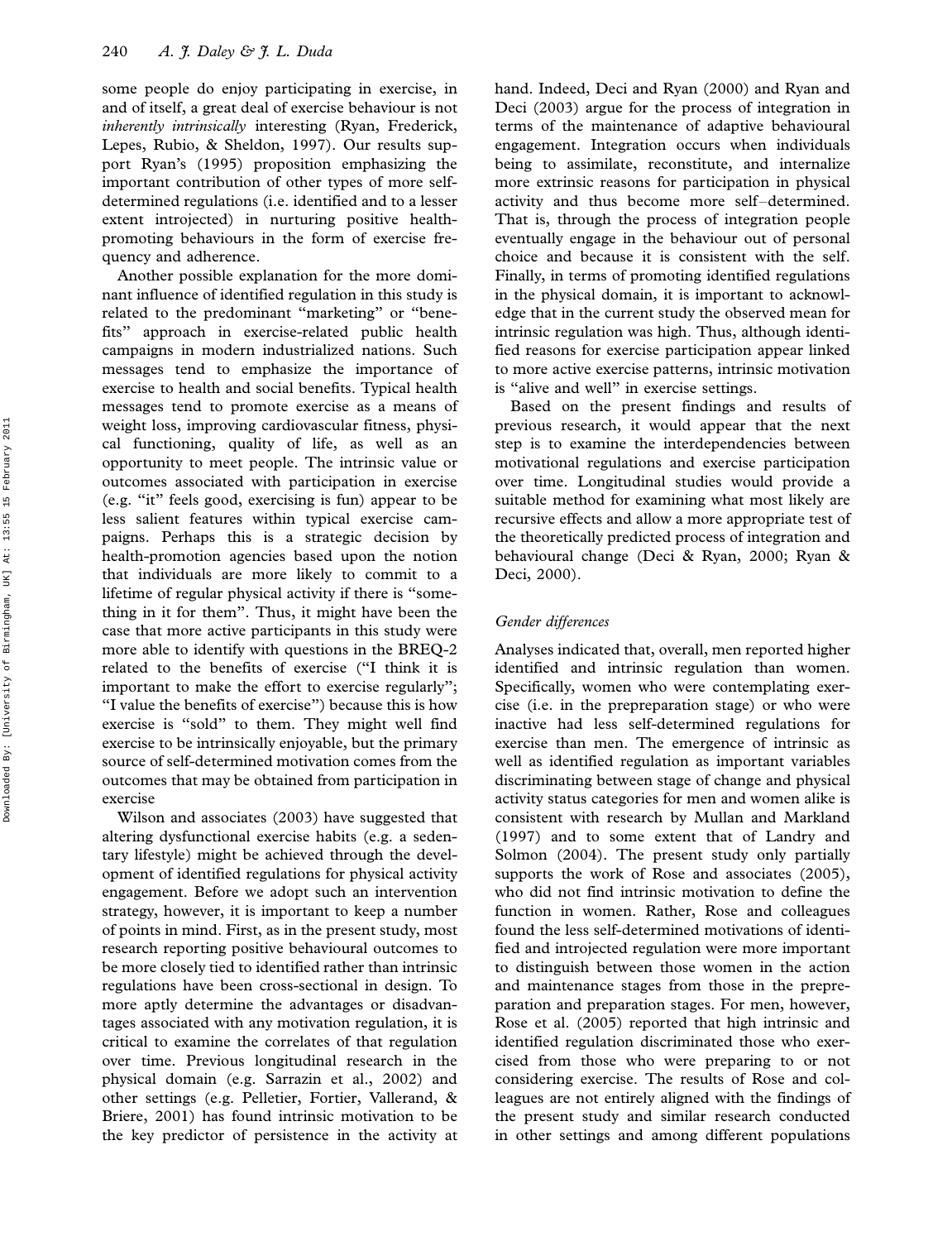(e.g. Vallerand & O'Conner, 1989) that have found women to be more self-determined than men.

It is interesting that the significant functions for stage of change and physical activity status discriminated positively for women who were in the action and maintenance stages (and who were moderately or highly active). That is, women who had reached the action stage and/or who were moderately active reported experiencing high self-determined reasons for exercise and expressed very low amotivation. However, this was not the case for men, as the significant self-determining functions only discriminated positively those men who were in the maintenance stage (and who were highly active) from those in the other three stages. Put another way, men in this study who were at the action stage and/or who were moderately active reported relatively similar low self-determined reasons for exercise as men at the prepreparation and preparation stages and/or who were infrequently or not active. Such findings intimate that men, who exercise regularly but have not done so for more than 6 months, might be susceptible to dropout from participation in exercise due to the relatively less self-determined regulations that they hold. The action stage is a pivotal point in the exercise change process and it serves as a ''holding'' stage before entry into maintenance.

Thus it could be said that the current findings call for greater efforts to foster more self-determined exercise regulations in young men who are at the action stage of change so that they can move on to the maintenance stage. Based on the findings, the same suggestion would also be true for young adults (men and women) who are infrequently active or sedentary. However, if the results are taken in their entirety, the same proposals are warranted for both young adult males and females with respect to promoting physical activity; namely, there is a need to encourage autonomous motivation for physical activity engagement in both males and females.

Although the present study has a number of methodological strengths, the findings should be interpreted in light of potential limiting factors. Previous research examining stages of change has recognized that using the stage of change ladder only allows data to be collected from one instant in time. Consequently, in some circumstances this could be too broad an approach to accurately categorize the exercise patterns of participants. This concern reinforces the importance of including reports of participants' recent exercise habits alongside stage of readiness to change.

It should also be noted that the study used a crosssectional design, thus limiting the strength of any conclusions that can be made. Moving beyond longitudinal work, we eventually need large, welldesigned randomized controlled trials to provide

causal evidence regarding self-determination theory's propositions on the link between internalization of behaviour and behavioural engagement. Furthermore, it is important to note that the physical activity measures used in the present work, as is the case in most research on motivation and exercise, were selfreport. Thus, subsequent studies might consider including more direct and objective methods of physical activity assessment. Lastly, few participants in the current study were classified as precomtemplators; thus, future investigations might strive to obtain an even broader, more heterogeneous sample specifically to test the behavioural regulations emphasized by this group of individuals. Such research should also take into account the fact that past investigations (Godin et al., 2004; Kraft, Sutton, & McCreath Reynolds, 1999) have indicated that the precontemplation and contemplation stages are sufficiently similar with respect to attitudes and intention to warrant considering them as a single stage. Moreover, while different algorithims have been used in the transtheoretical model (Richards Reid, Velicer, Prochaska, Rossi, & Marcus, 1997), it is generally acknowledged that the precontemplation and contemplation stages are defined by intention and the last three stages are related to behaviour (Marcus et al., 1994; Prochaska & Marcus, 1994). As a result, the motivational orientations of the precontemplation and contemplation stages are not hypothesized to be different.

In conclusion and in accordance with self-determination theory, our results suggest that self-determination with respect to exercise behaviour may well play a role in shaping individuals' readiness to take up exercise and subsequent physical activity patterns. Drawing from such work and previous studies, a worthwhile aim is to begin to design physical activity interventions that are aimed at promoting feelings of self-determination for exercise. Grounded in self-determination theory, such interventions would strive to foster perceptions of choice, personal mastery, fun, and the excitement of exercise, particularly among those who are not active on a regular basis. Moreover, it is important that the value of physical activity (in terms of physical, psychological, and emotional benefits) is made more explicit in such applied endeavours.

#### References

- Adams, J., & White, M. (2005). Why don't stage-based activity promotion interventions work? Health Education Research, 20,  $237 - 243$ .
- Barnekow-Bergkvist, M., Hedberg, G., Janlert, U., & Jansson, E. (1996). Physical activity patterns in men and women at the ages of 16 and 34 and development of physical activity from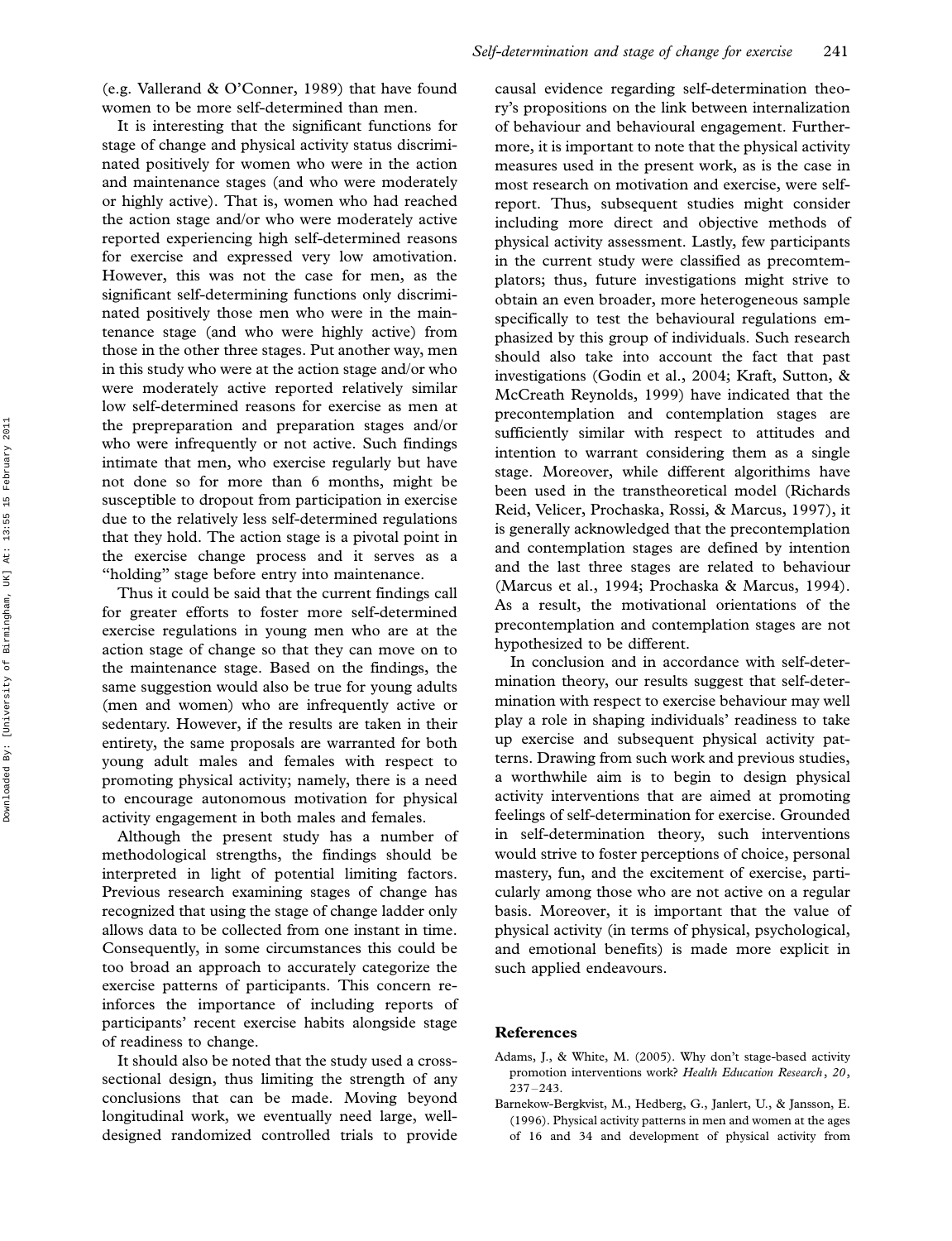adolescence to adulthood. Scandinavian Journal of Medicine and Science in Sports, 6, 359-370.

- Beiner, L., & Abrams, D.B. (1991). The contemplation ladder: Validation of a measure of readiness to consider smoking cessation. Health Psychology, 10, 360-365.
- Biddle, S.J.H., & Mutrie, N. (2001). Psychology of physical activity: Determinants, well-being, and interventions. London: Routledge.
- Biddle, S.J., & Nigg, C.R. (2000). Theories of exercise behaviour. International Journal of Sport Psychology, 31, 290-304.
- Carney, C., Mutrie, N., & McNeish, S. (2000). The transition from University and its effect on physical activity patterns. International Journal of Health Promotion and Education, 38,  $113 - 118$ .
- Chatzisarantis, N.L.D, & Biddle, S.J.H. (1998). Functional significance of psychological variables that are included in the theory of planned behaviour: A self-determination theory approach to the study of attitudes, subjective norms, perceptions of control and intentions. European Journal of Social Psychology, 28, 303-322.
- Daley, A.J., & Maynard, I.W. (2003). Preferred exercise mode and affective responses in physically active adults. Psychology of Sport and Exercise,  $4, 347-356$ .
- Deci, E.L., & Ryan, R.M. (1985). Intrinsic motivation and selfdetermination in human behavior. New York: Plenum Press.
- Deci, E.L., & Ryan, R.M. (2000). The "what" and "why" of goal pursuits: Human needs and the self-determination of behaviour. Psychological Inquiry, 11, 227-268.
- Department of Health (2004). "At least five a week": Evidence on the impact of physical activity and its relationship to health. London: DoH.
- Dishman, R.K. (1982). Compliance/adherence in health related exercise. Health Psychology,  $1, 237-267$ .
- Dishman, R.K. (1994). Advances in exercise adherence. Champaign, IL: Human Kinetics.
- Dunn, A.L., Garcia, M.E., Marcus, B.H., Kampert, J.B., Kohl, H.W., & Blair, S.N. (1998). Six-month physical activity and fitness changes in Project Active, a randomised trial. Medicine and Science in Sports and Exercise,  $30, 1076-1083$ .
- Edmunds, J., Ntoumanis, N., & Duda, J.L. (in press). A test of the Self-Determination Theory in the exercise domain. Journal of Applied Social Psychology.
- Fortier, M.S., Vallerand, R.J., Briere, N.M., & Provencher, P. (1995). Competitive and recreational sport structures and gender: A test of their relationship with sport motivation. International Journal of Sport Psychology, 26, 24-39.
- Gionet, N.J., & Godin, G. (1989). Self-reported exercise behaviour of employees: A validity study. Journal of Occupational Medicine, 31, 969-973.
- Godin, G., Jobin, J., & Bouillon, J. (1986). Assessment of leisure time exercise behaviour by self-report: A concurrent validity study. Canadian Journal of Public Health, 77, 359-361.
- Godin, G., Lambert, L.-D., Owen, N., Nolin, B., & Prud'homme, D. (2004). Stages of motivational readiness for physical activity: A classification of different algorithms of classification. British Journal of Health Psychology, 9, 253-267.
- Godin, G., & Shephard, R.J. (1985). A simple method to assess exercise behaviour in the community. Canadian Journal of Applied Sport Sciences,  $10, 141-146$ .
- Haase, A., Steptoe, A., Sallis, J.F., & Wardle, J. (2004). Leisuretime physical activity in university students from 23 countries: Associations with health beliefs, risk awareness, and national economic development. Preventive Medicine, 39, 182-190.
- Ingledew, D.K.L., Markland, D., & Medley, A. (1998). Exercise motives and stage of change. Journal of Health Psychology, 3, 477-489.
- Kearney, J.M., de Graff, C., Damkjaer, S., & Magnus Engstrom, L. (1999). Stages of change towards physical activity in a

nationally representative sample in the European Union. Public Health Nutrition, 2, 115-124.

- Kirk, A., Mutrie, N., MacIntyre, P., & Fisher, M. (2003). Increasing physical activity in people with Type 2 diabetes. Diabetes Care, 26, 1186-1192.
- Koestner, R., Losier, G.F., Vallerand, R.J., & Carducci, D. (1996). Identified and introjected forms of political internalization: Extending self-determination theory. *Journal of Personality* and Social Psychology, 70,  $1025-1036$ .
- Kraft, P., Sutton, S.R., & McCreath Reynolds, H. (1999). The transtheoretical model of behaviour change: Are the stages qualitatively different? Psychology and Health, 14, 433-450.
- Landry, J.B., & Solmon, M.A. (2004). African American women's self-determination across the stages of change for exercise. Journal of Sport and Exercise Psychology, 26, 457-469.
- Marcus, B.H., Eaton, C.A., Rossi, J.S., & Harlow, L.L (1994). Self-efficacy, decision making and stages of change: An integrative model of physical exercise. *Journal of Applied Social*  $Psychology, 24, 489-508.$
- Marcus, B.H., Selby, V.C., Niaura, R.S., & Rossi, J.S. (1992). Self-efficacy and the stages of exercise behaviour change. Research Quarterly for Exercise and Sport,  $63, 60-66$ .
- Marcus, B.H., & Simkin, L.R. (1993). The stage of exercise behaviour. Journal of Sports Medicine and Physical Fitness, 33,  $83 - 88.$
- Markland, D., & Tobin, V. (2004). A modification of the Behavioral Regulation in Exercise Questionnaire to include an assessment of amotivation. Journal of Sport and Exercise Psychology,  $26$ ,  $191-196$ .
- Mullan, E., & Markland, D. (1997). Variations in self-determination across the stages of change for exercise in adults. Motivation and Emotion, 21, 349-362.
- Mullan, E., Markland, D., & Ingledew, D.K. (1997). A graded conceptualisation of self-determination in the regulation of exercise: Development of a measure using confirmatory factor analytic procedures. Personality and Individual Differences, 23,  $745 - 752.$
- Mutrie, N., Carney, C., Blamey, A., Crawford, F., Aitchison, T., & Whitlaw, A. (2002). Walk in to work out'': A randomised controlled trial of a self-help intervention to promote active commuting. *Journal of Epidemiology and Community Health*, 56,  $407 - 412$ .
- Ntoumanis, N. (2005). A prospective study of participation in optional school physical education using a self-determination theory framework. Journal of Educational Psychology, 97, 444-453.
- Parfitt, G., Rose, E., & Markland, D. (2000). The effect of prescribed and preferred intensity exercise on psychological affect and the influence of baseline measures of affect. Journal of Health Psychology,  $5$ ,  $231-240$ .
- Pedhazur, E.J. (1982). Multiple regression in behavioural research: Explanations and prediction (2nd edn). New York: Holt, Rinehart, & Winston.
- Pelletier, L.G., Fortier, M.S., Vallerand, R.J., & Briere, N.M. (2001). Associations among perceived autonomy support, forms of self-regulation, and persistence: A prospective study. Motivation and Emotion, 25, 279-306.
- Pelletier, L.G., Fortier, M.S., Vallerand, R.J., Tuson, K.M., Brière, N.M., & Blais, M.R. (1995). Toward a new measure of intrinsic motivation, extrinsic motivation, and amotivation in sports: The Sport Motivation Scale (SMS). Journal of Sport and Exercise Psychology, 17, 35-53.
- Pinto, B., & Marcus, B.H. (1995). A stage of change approach to understanding college students' physical activity. Journal of American College Health, 44, 27-31.
- Prochaska, J.O., & DiClemente, C.C. (1983). Stages and processes of self-change of smoking: Towards an integrative model